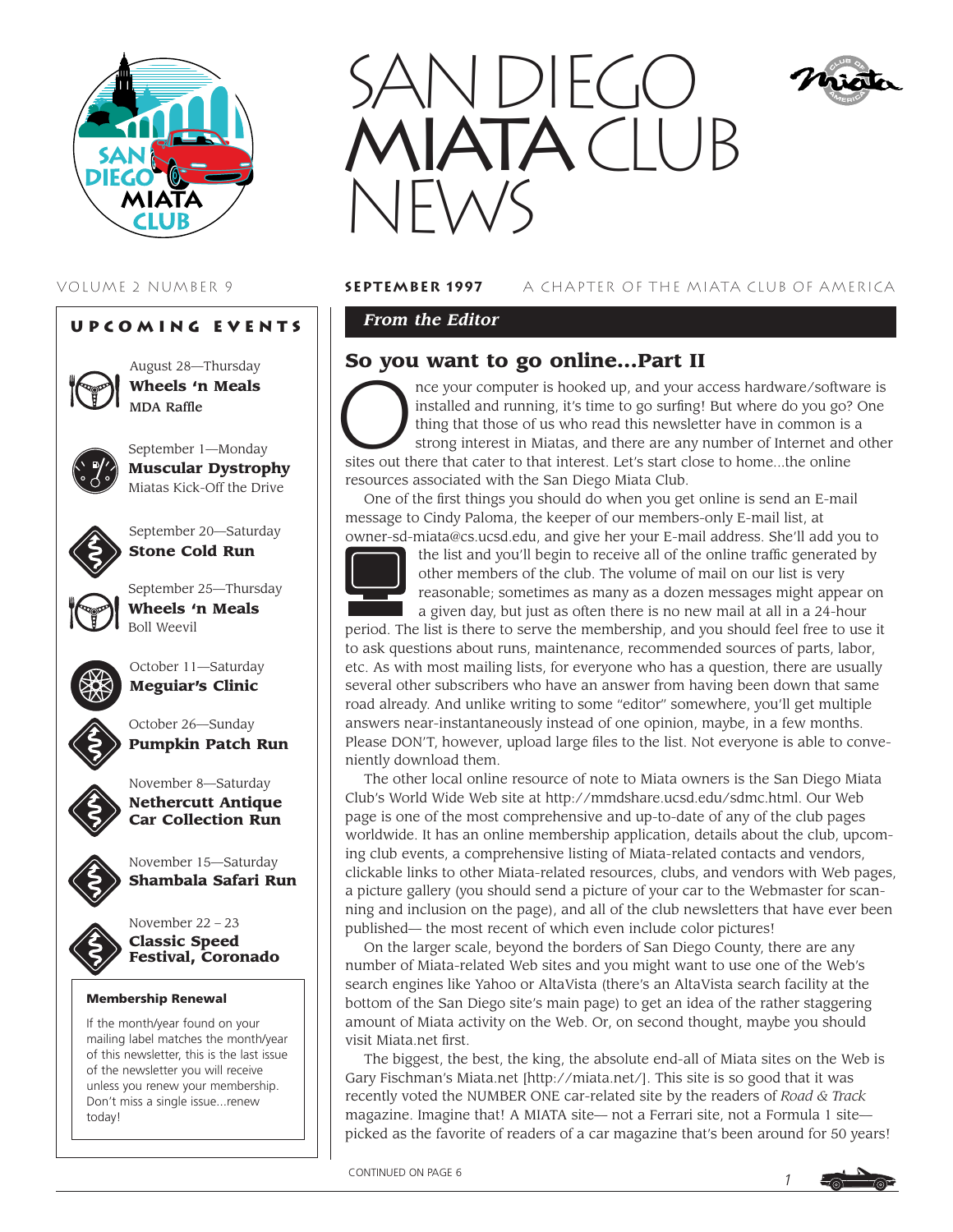

**Member Profile**

We're BOB and MEREDITH HATTRUP and we are happy to join you as new members of the San Diego Miata Club.

We have just purchased our first Miata, a 1997 M edition in Marina Green. I retired a little over a year ago after 38 years in the computer field (that's right, my first computer was a Univac 1). So after the "obligatory" post-retirement heart attack and subsequent quad bypass, Meredith and I decided we needed more adventure in our lives and I decided I needed a new toy—thus the Miata. We had an MGB in the late '60s and loved it. The Miata gives us a chance to recapture that fun.

We've lived in San Diego for 25 years and raised our kids here. We have three sons, an ASK master mechanic, a college professor, and a computer systems manager. We had hoped for a Doctor, a Lawyer, and a

◢

Car Salesman, but I guess you take what you can get. We've also got three granddaughters who keep us entertained and exhausted.

In addition to our Miata we have a number of other interests. Meredith sews, reads, and is a gourmet cook (yum, yum—lucky me). I'm into stamp collecting, genealogy, and computers (just can't get away from the things).

We are looking forward to our association with you.

*To be included in our on-going series of Member Profiles, write a short (200–300 word) introduction and mail (or E-mail) it with a photo (your face should be large enough to be recognized) to the Club P.O. Box or give it to a board member at an event. — Your photo will be returned.*

# **Autocross at the Murph**

The following autocross events take place in the "Qualcomm Stadium at the Jack Murphy Sports Complex" parking lot.

| There are no autocross events scheduled for September |
|-------------------------------------------------------|
| Saturday, October 4 practice day                      |
| Sunday, October 5 race day                            |
| Sunday, October 19 race day                           |
| Saturday, November 1 practice day                     |
| Sunday, November 2 race day                           |
| Sunday, November 23 race day                          |
| Saturday, December 13 practice or race                |
| Autocross information sources:                        |
|                                                       |
| Cal Club SCCA Hotline:  (818) 988-7223                |
|                                                       |

**Board of Directors**

President MARK BOOTH (619) 670-3789 markb@adnc.com

Vice President RAINER MUELLER (760) 439-0067 Rainer\_Mueller@compuserve.com

Secretary/Events Coordinator NATALIA RISSOLO (619) 287-7582 street@inetworld.net

Treasurer TONY BEECHER (619) 549-6660 beecher@bigfoot.com

Membership "VOODOO" BOB KRUEGER (619) 486-4711 voodoo@miata.net

**Autocross** STEVE HART (619) 579-9093

Club E-mail Postmaster CINDY PALOMA (619) 534-0969 owner-sd-miata@cs.ucsd.edu

#### Newsletter

Editor/Webmaster ROBERT "JTBOB" HOLLAND (619) 549-4011 robert@caliban.ucsd.edu Design and Layout TOM & STEPHANIE GOULD (619) 298-8605 tomgould@adnc.com

#### **Notices**

THE SAN DIEGO MIATA CLUB is an official chapter of the Miata Club of America. We are a nonprofit organization whose purpose is to promote the enjoyment of —and enthusiasm for— the Mazda Miata.

*SAN DIEGO MIATA CLUB NEWS* is the monthly newsletter of the San Diego Miata Club. Use of articles or stories by other MCA chapters is hereby granted, provided proper credit is given.

**Submissions to the newsletter** are welcomed and encouraged. Did you just add a new accessory to your Miata? How about writing a review and submitting it to the newsletter? Where possible, please send your electronic submissions to the newsletter editor, Robert Holland (robert@caliban.ucsd.edu). Submissions can also be faxed to the club's dedicated phone line or mailed to the club's post office box. Submission deadline is the 15th of each month.

**Internet:** The San Diego Miata Club has established a dedicated World Wide Web Home Page at http://mmdshare.ucsd.edu/sdmc.html. The club has also established a members-only electronic mail list for those members with E-mail capability.

*2*

Dedicated 24-hour voice/fax phone line: (619) 670-7948

**San Diego Miata Club** P.O. Box 2286 Spring Valley, CA 91979-2286

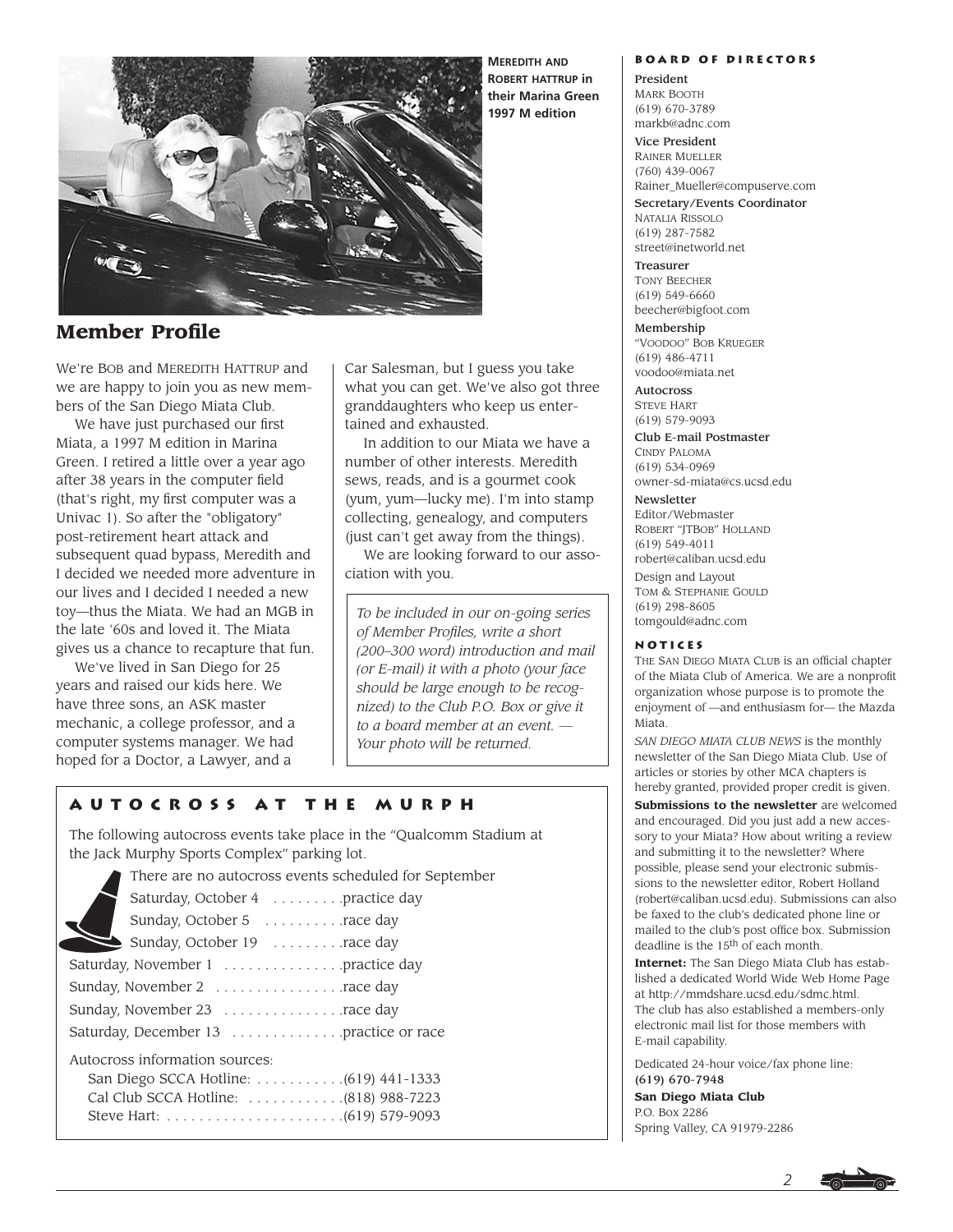# **Wheels 'n Meals at Boll Weevil MDA Raffle**

Date: Thursday, August 28 Time: 6:00 p.m.

Place: Boll Weevil, 9330 Clairemont Mesa Blvd. (At Ruffin Rd.), San Diego (619) 571-6225

As mentioned last month, we are holding a special raffle to benefit the Muscular Dystrophy Association. Several Miata vendors have promised prizes for the raffle. MOSS MOTORS has generously donated four \$25 gift certificates and JUST DINGS, LTD donated a \$45 gift certificate for the raffle! Also expected are some great prizes from MM MARKETING, CRAZY RED ITALIAN, and PERFORMANCE BUYERS CLUB. 100% of the monies collected will be donated to MDA.

Suggestion: Bring along your checkbook, make your check out to MDA, and trade your check for raffle tickets (\$1 each). You get the tax benefits of the donation to MDA and MDA gets your support! Win/win!

## **Miatas Kick-Off the Muscular Dystrophy Telethon**

Date: Monday, September 1

Time: 7:45 a.m.

*(note change from last month)*

Place: The new K-Mart parking lot in Mission Valley, 8730 Rio San Diego Dr.

Members Sue and Jack Hinkle and their son Jason have arranged for the club's participation at the Muscular Dystrophy Association's Labor Day Telethon. We will caravan to the MDA fishbowl in downtown San Diego. (KUSI should be there video taping our caravan for replay while we are helping out on the phones.) From there we will proceed to various nearby parking lots (parking is \$2 for the entire day).

We will then walk back to the Wyndham Emerald Plaza Hotel, register as volunteers and receive some training before staffing the pledge lines from 10:00 a.m. to 11:45 a.m.

This event promises to be both fun and rewarding! (Ask anyone that helped out at the KPBS Spring Membership Campaign!) Everyone is encouraged to participate. Show your San Diego Miata Club Team Spirit!

## **Stone Cold Run**

Date: Saturday, September 20 Time: 10:00 a.m.

Place: McDonald's parking lot, I-805 at the Sorrento Valley/Mira Mesa Blvd. off ramp (Just north east of the ramp.)

Run Leaders: Stef and Tom Gould (619) 297-4272

E-mail at tomgould@adnc.com

A fun run (with a stop for lunch) through some of the best of North County's twistees to the Stone Brewery. A short tour of the brewery will be followed by a sampling of their cold micro-brews!

## **Wheels 'n Meals at Boll Weevil Guest Speaker: BG Products**

Date: Thursday, September 25 Time: 6:00 p.m.

Place: Boll Weevil, 9330 Clairemont Mesa Blvd. (At Ruffin Rd.), San Diego (619) 571-6225

Jim Fink from BG PRODUCTS will speak to club members about his company's fuel intake and combustion chamber cleaning products. Many of our Miatas are closing in on the 100,000 mile mark and the idea that excess engine deposits are now contributing to poor performance is something worth discussing and exploring. Listen to Jim's presentation and make your own decision.



# **Upcoming National and Regional Events**

September 6, 1997 Run to the Stars Hosted by: SOCALM Contact: Zack (714) 525-9065

This will be a slow, scenic run through the residential streets of Beverly Hills. Following one of the many "Maps to the Star's Homes." The run will start in Westwood, go up Rodeo Drive into Beverly Hills, wind past famous homes and end in Hollywood in time for an early dinner. If you would like to, join us for a movie at the famed Mann's Chinese Theatre

Meet: 1:00 p.m. Federal Building on Wilshire in Westwood. From the 405, exit on Wilshire Blvd and go East. The Federal Building is on your right (huge sign). Turn right at the first light and then right again into the parking lot.

## September 12–14, 1997 8th Annual Gold Rush Hosted by: SAMOA

Sheraton Hotel in Rancho Cordova. 3 days— \$90 per car, including some meals, Monte Carlo Night, competitive events— fun! Registration packets: (916) 646-4435, www.miata.net/samoa

## November 15, 1997 Shambala Safari Run Joint Run with SOCALM

Meet: 10:00 a.m. at the Denny's parking lot off Hwy. 14 & Sand Canyon. (Newhall–Acton area near the 5 & 14) A guided tour of Tippi Hedren's big cat preserve (she's the actress best known as the female lead in "The Birds" and as being Melanie Griffith's mom).

Cost is \$35.00 per person, a nonrefundable, tax-deductible donation. *Make checks payable to the Roar Foundation* and mail them to Kathie.

Mail checks no later than October 1st to: Kathie McClelland, P.O. Box 9101, Newport Beach, CA 92658 Bring a camera and your own lunch (a hot food lunch truck will be there.) Wear flat comfortable shoes, No shorts and NO PERFUME! *\*Guests must be 18 years old (or older).*

Angeles Crest Fun Run will follow the safari tour and early dinner at The Crown City Brewery in Pasadena.

Contact Kathie at: (714) 644-4345 or KMIATACAT@AOL.COM

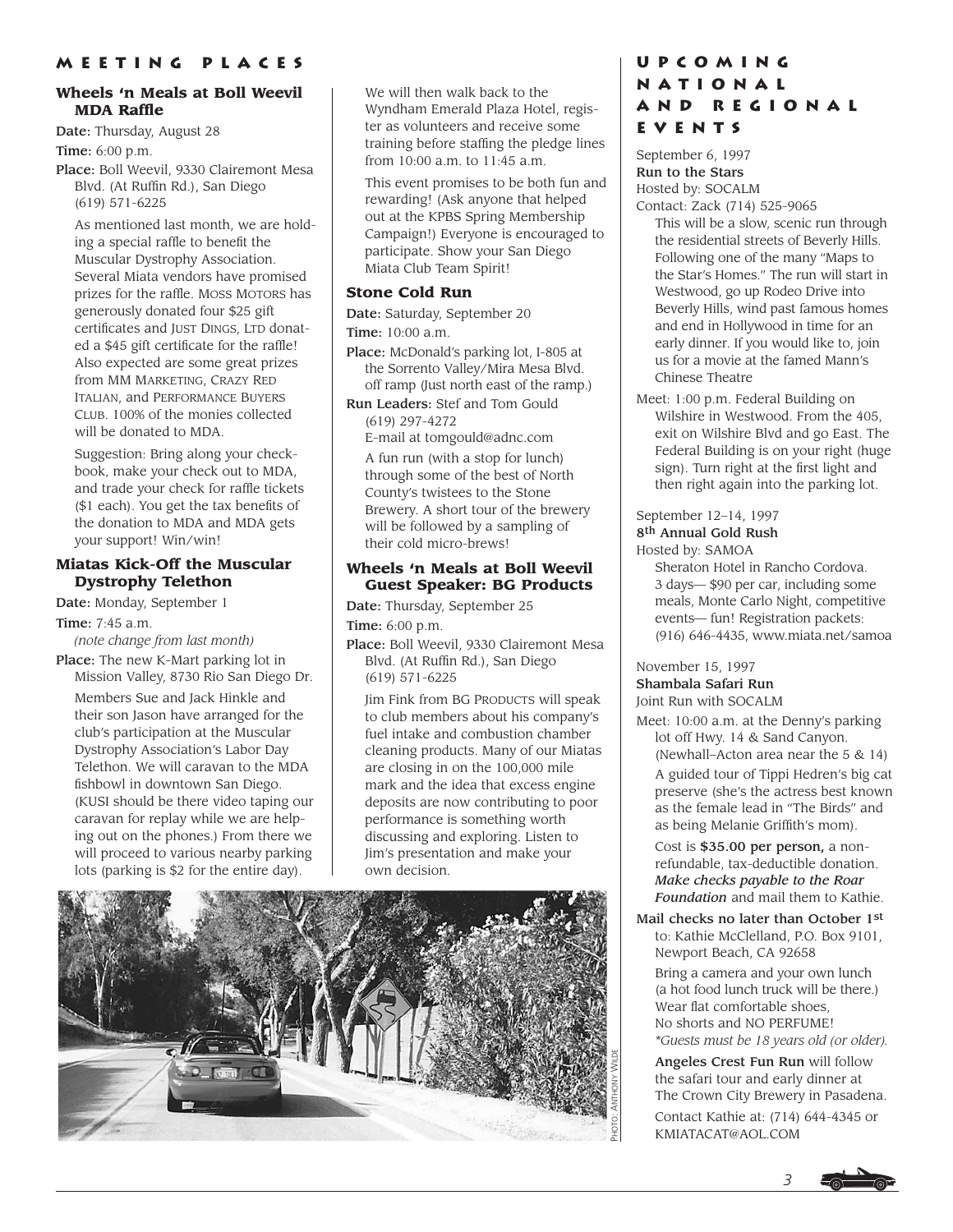

#### July 26, 1997

 $\begin{array}{c} \n\begin{array}{c} \n\end{array} \\
\uparrow \quad \text{if } \\
\text{if } \\
\text{it}\n\end{array}$ t would be an understatement to say Tech Day 97 was a success—it was fantastic—37 cars. A great big thanks to all of you who came, worked on your cars, helped others work on their



cars, brought yummy food, and relaxed and enjoyed yourselves. An even bigger thanks goes to OSCAR

JACKSON for not only availing us of his shop and technicians at JACKSON RACING in Westminster, but also for arranging for our friends at MOSS MOTORS to be on hand with some great after-market products that they discounted for us. Thanks again, Oscar.

There was quite a range of jobs accomplished by do-it-yourself members. KATHIE MCCLELLAND brought all her purchases from MIATA AT THE RANCH and got lots of help from JON MARTINEZ, IAN DACANAY, ANTHONY WILDE, STEF GOULD, RALPH ALDER and JOHN CONN installing running lights, two tonneau covers, mud flaps, light bulbs and the Jackson cold air induction system. Anthony also installed an air horn for CURTIS LANE and FRED ORTIZ and BRAD BROWN got an assist from BILL HYDE on sway bar installation. ZACK BROADBENT stayed busy all day putting on a front air dam (there may have been some supervising by PHYLLIS WEITER), a rear skirt, and replacing light bulbs. JERI BRAVIROFF got an antenna installed thanks to Anthony Wilde and an engine steam cleaning by Ralph Alder. ROSEANNE MURPHY and GENE STANLEY did a number on Roseanne's radio, I'm not sure of the outcome and I seem to recall SOREN SVENSSON working with ABIZAR VAKHARIA to time his engine. Now I

know there was more than what I've recorded here, but I'm not a very technical person and I kept getting distracted by the food!

I'll let JAIME VILLACORTE tell you about the visit to JACKSON RACING by reprinting an article he put on the web. "I was looking over the shoulder of Oscar and Mark while they performed the tests, and I'd write down any data that appeared. Sometimes that would include a printout of peak horsepower and torque. Sometimes Oscar would scroll a cursor across a Speed vs HP curve, finding the approximate max peak, and then a corresponding driveline loss number. To obtain driveline loss figure, he did some sort of coast down test immediately after the car hit the fuel cutoff at max rpm. It seemed to me he would let the car coast in neutral for a bit before stopping it completely. I think he indicated that this was some new software feature of the dyno they had recently obtained. I don't know any more details than this. As a rule of thumb, to estimate horsepower at the crank, Oscar would take the rear horsepower number, add the driveline loss horsepower and add approximately 5-6 hp for power steering and another 5-6 for air conditioning if the car had those items."

Thanks, Jaime, for recording all that data, not that I understand what it means. I stayed at the house and made sure the food was ok and let me tell you, if you are a dessert lover and didn't make it to this pot luck, you really missed a treat. There was homemade cheese cake, carrot cake, pies, some brownies to die for and cookies (of course they were all lo-cal— right). Not to say we didn't have some "real" food; there was roast venison, chicken, and hamburgers that must have been left over from a Jolly Green Giant cookout they were huge.

JOHN and I look forward to Tech Day every year and hope everyone has as much fun as we do. As I said, we had 37 Miatas (as usual red outnumbered but white was close) and a couple of OTMs. There was even a prospective Miata family. I think we convinced them it's a fun car and an extended family when you join the club. Glad to see IAN DACANAY, STEF GOULD and ANTHONY WILDE, who came up from the SDMC and pitched in and helped work on others cars. We missed you VROOM— maybe next year. Other SOCALM members in attendance were JULI DAVIS, WALLY STEVENS and friend NANCY ICKES, AL PABIAN, JIM WILLARD, PINKIE STANLEY (thanks for driving the OTM with the tools & floor jack), GREG KEGLING (a true gentlemen who gave away his spot in line for the bathroom and missed the group leaving for Jackson), BRIAN BOUSMAN, BILL and DOREEN BRYANT and grandson, GENE SACMAN, STEVE SMITH and JACQUES, DEAN and SUE TERHUNE, TODD BARKER, RUTH and RICHARD THURSTON, PAUL and FRANCIE POLLOCK (Francie's cast got autographed as a remembrance of a great day), GRACIE ALDER and niece MARY, BARI HYDE, JEANNE PANDES, STEVE THACKER, KEN SCHMADER, ALAN CHEN, PHIL BECKMAN, CANDACE and BOB BURNS, TONY and ROBYN WILLSON, and LYNN MCCLELLAND. Wow, I sure hope I didn't forget anyone. If I did, I apologize and next time don't forget to sign up on the log in sheet!

We had a great time hosting again and look forward to next year. Almost forgot to say thanks to ALL who had a part in helping John get the Sebring installed. I did get a little nervous when Bill Hyde and Wally Stevens decided to take a hack saw to some part while John was at Jackson but I just went in the house, ate some more of those yummy brownies and forgot I heard anything about hacksawing. —GERRY CONN

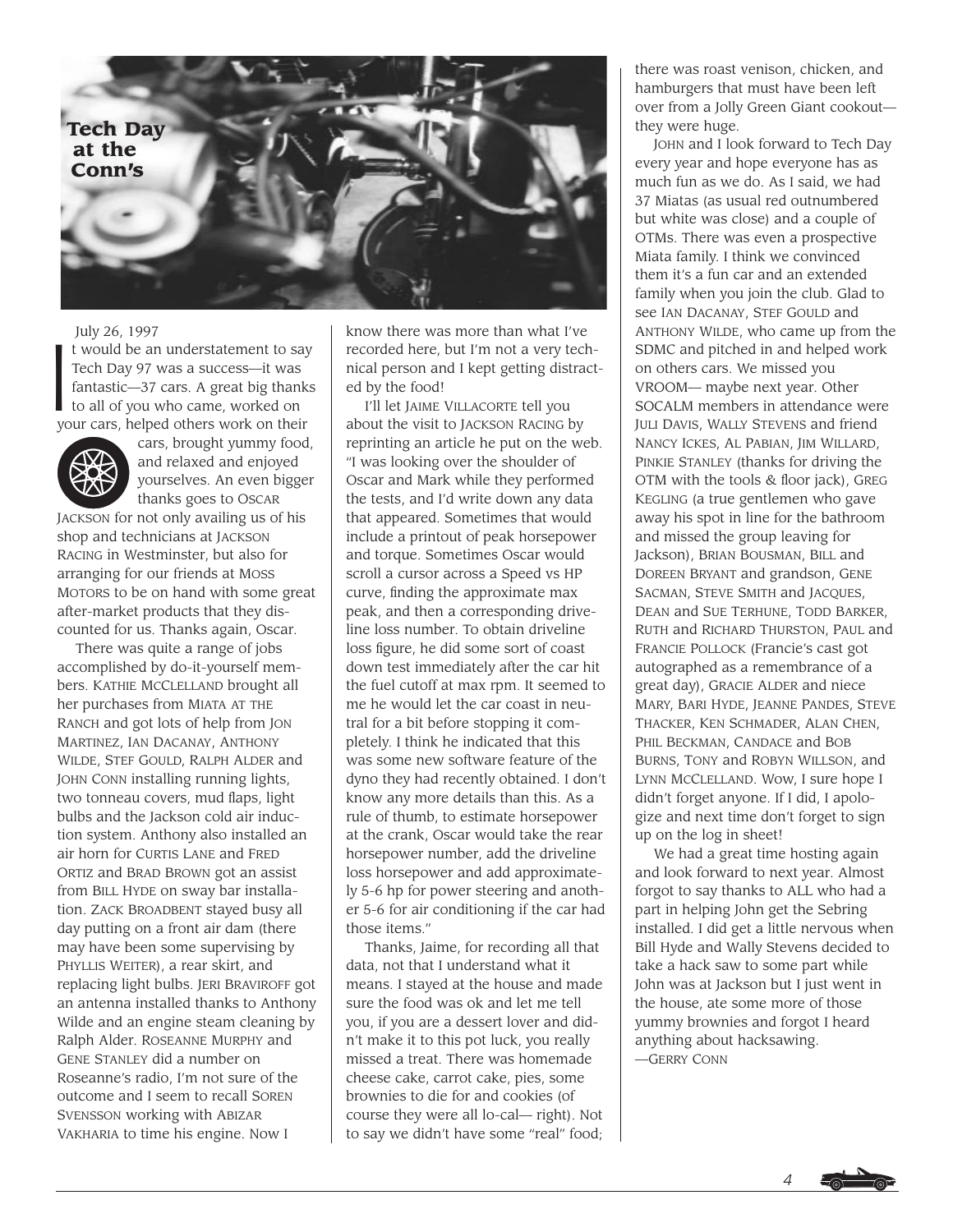# **Just Dings, Ltd. Demo**

August 5, 1997

Au<br>
L OUIS MISKO may be the owner of the oldest Miata in the San Diego Miata Club, but RUTH AND LOU STARK owned the oldest Miata*ding* in the club (dated December 1989). But that is all in the past.

On the evening of Tuesday, August 5 twenty-two Miatas drove into the parking lot of JUST DINGS, LTD. to witness the artistry of "paintless ding removal." Bob, the owner of the shop, chose several Miatas with dings that were candidates for a demonstration of this unique technique. The selected owners were given raffle tickets and the Stark's number was pulled from the hat.

Working with directional fluorescent lights and using tools that he had made himself, Ron, a JUST DINGS, LTD. technician, began removing the ding. Bob provided a step by step explanation of the process. Slowly the metal was pressed out from the inside and in from the outside. (Don't try this at home, you may work harden the area—making satisfactory removal of the dent impossible for a professional such as Bob or Ron). After smoothing out the ding (which looked to me to be over 1⁄4 of an inch deep, Ron proceeded to remove two more small dings from the Stark's Miata.

After the demo a drawing was held, and member IAN DACANAY won a \$45 gift certificate toward the removal of a future ding.

Thanks to Bob and Carol for putting on a magical show, for providing cool refreshments on a hot eventing, and a special "thank you" to their daughter, Jessie, for presenting the club with a \$45 gift certificate for our Muscular Dystrophy Raffle on August 28th at Wheels n' Meals.

—STEF GOULD



# **Scattered Fallout from Steve & Frank**

## **Sounds Like a Plan**

e were the proverbial kids in a candy store at MIATA AT THE RANCH! All those goodies, at reasonable prices, AND with installation too! What we both lusted after, we decided we couldn't afford: the CLEARWATER speakers—both the headrest set and the door set. Yes, they're great sounding (and Frank is a closet audiophile!), but we



just couldn't justify the price...this year. Frank talked a LOT with the CLEARWATER rep (when

that guy wasn't moaning and pulling out his hair over Barb & Elliot's sickly subwoofer). Asking about the different FACTORY speakers, we were told that the door speakers that come with the "Premium sound system" option from the factory would sound WORSE with the standard car's radio/cassette unit, as those premium speakers are not designed to carry the high frequencies — they're sent to the tweeters in the upper door panels in those cars. When we asked what they were doing with the factory HEADREST speakers they took out of those "Premium"-equipped cars, he kind of snorted and said "There's a whole table full—help yourself" (as if we were truly insane to even ask such a thing!)

These speakers are 4" ROUND, and even though there's a slightly different assembly that they fit into in the original installation, they fit just fine in the standard rectangular hole. AND, THEY SOUND REALLY GOOD WITH THE STANDARD FACTORY DOOR SPEAK-ERS! No, it's not CLEARWATER sound, but it's a large improvement! We don't know what the dealer would charge you, but we suggest you make friends with the Premium Sound cars' owners. They are the most likely to be able to afford the CLEARWATER upgrade, and their factory speakers are probably sitting in a corner of their garage. Don't be put off by the wimpy look & feel of these speakers; it's the sound that counts!

Previously, we bought & installed in our car an aftermarket set of headrest

speakers from Ken Evory. They look more impressive than the factory Premium ones (and they're louder), but the overall sound balance was off, and the quality was harsh. Better than the standard factory plastic boxes, though.

If you want to do this switch, it's easy! Here are directions to do the job yourself, especially if you want to save the original speakers for whatever reason. Unzip your headrest, unscrew the 3 black Phillips-head screws that hold the speaker box into the headrest. Pull out the box; it will look like it's permanently wired in, without much slack. Using a SMALL Phillips screwdriver (magnetized is helpful, though not a must), remove the 4 small screws holding the front of the speaker into the box. CAREFULLY pry the speaker edge or corner up and away out of the box...it will come out! You'll see that you can unplug the 2 wire lugs from the speaker terminals, and pull the wire out of the back of the box. Your new (factory, and some aftermarket) speaker will have matching (2 different sized) lugs to plug your wire into, which also keeps the phasing correct. Place the new speakers into the middle of the rectangular cutouts, and holding them in place (no attachments), close and zip your headrest closed. Repeat on the other seat, then play those tunes and enjoy!!

# **ANNUAL Pool Party**

We had a GREAT time hosting many Club members and their families at our Pool Party on Sunday August 3rd. This was our first "real" party since moving in to the house (about a year ago; it was a "fixer"!), and we were pleasantly surprised how many people fit in the house and the pool. We had such a good time that we now promise it will be an annual event! (And, if we have hot weather for long periods, we might do it more often, depending on members' response—let us know!) Thanks to all of you who came, who brought "huge quantities of mass consumables", and who had as much fun as we did! —FRANK SHINE & STEPHEN DELONGE

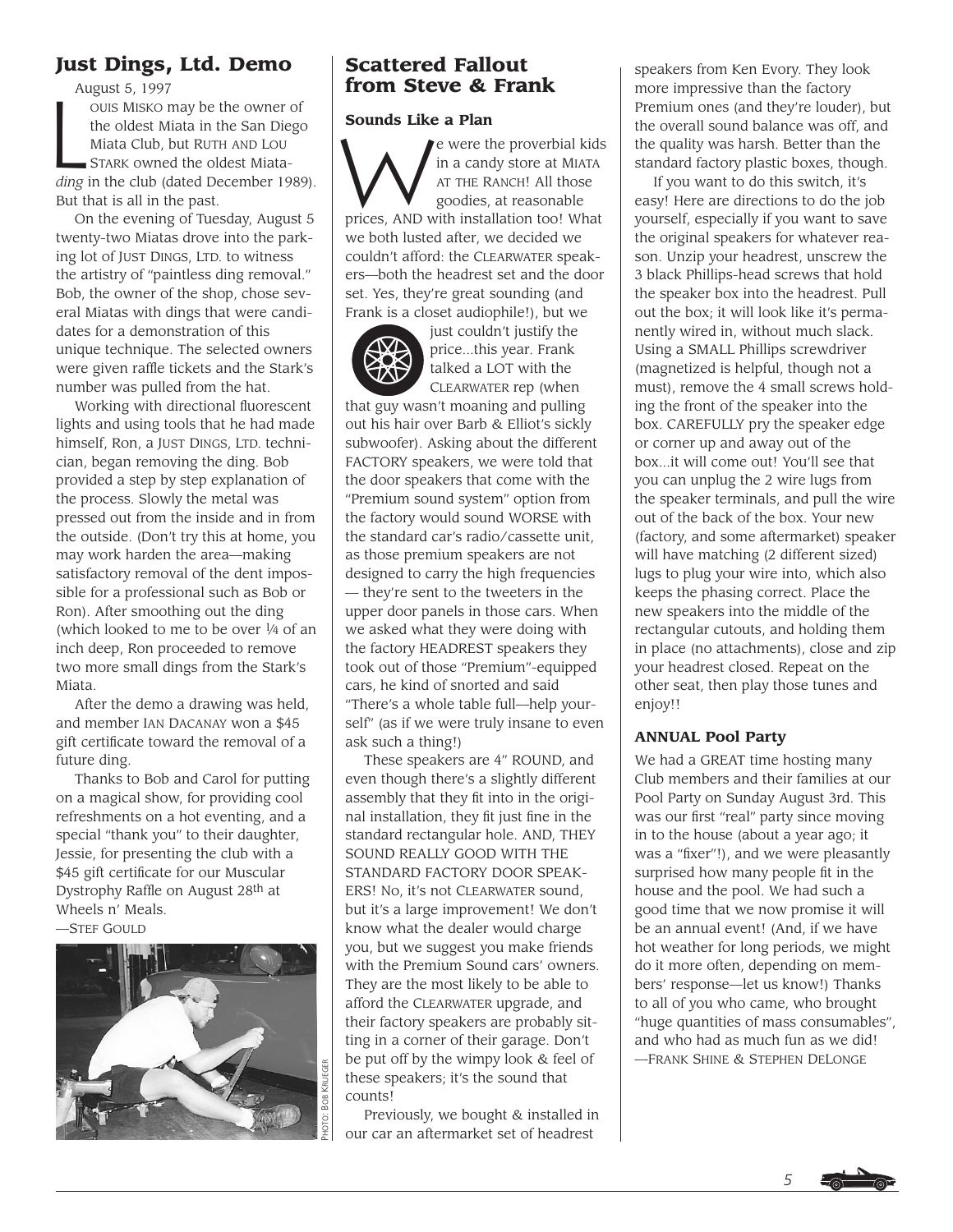#### **From the Editor** CONTINUED FROM PAGE 1

We think that's one heck of a compliment to our online community. There is so much Miata information at Miata.net that we could write an entire article and never talk about anything else. There are Miata news flashes, a FAQ (frequently asked questions) section, a garage section with thorough reports on how to perform significant maintenance and accessorizing chores, a listing of upcoming, and reports of previous, Miata events worldwide, hot links to every Miata site you can think of, a search facility for contact information for Miata clubs all over the world, classified ads, product reviews, picture galleries, and a real-time chat section for those whose entire lives are lived in the computer room. There are even stripe and wheel "machines" that will give you a visual preview of what your car will look like with various color racing stripes and several choices of aftermarket wheels. I mean, literally, you name it, and if it's about Miatas, it's there. Miata.net has to be seen to be believed.

Another feature associated with Miata.net is the "listserv," or Miata mail list. Similar to the San Diego mailing list, the listserv has over 1100 subscribers from all over the world. What this means to you is that if you subscribe, you can expect to receive somewhere between 100 and 200 E-mails each day in addition to what you're already receiving from other sources. If this sounds too daunting but you still want to stay in-touch, the list can also be received in daily, weekly, or monthly digest forms. The listserv is unmoderated, so it can become something of a free-for-all at times, but the technical content often surpasses that found at any other online location. For those of you who want to give it a try, here's how it works:

- To subscribe to the list: Send mail to listserv@list.miata.net with "subscribe miata YOURNAME" in the body of the message.
- To send mail to the list: send mail to miata@list.miata.net
- To unsubscribe: send mail to listserv@list.miata.net with "unsubscribe miata" in the body of the message.
- To change to a daily digest: send mail to listserv@list.miata.net with

"set miata mail daily" in the body of the message.

- To change to a weekly digest: send mail to listserv@list.miata.net with "set miata mail weekly" in the body of the message.
- To change to a monthly digest: send mail to listserv@list.miata.net with "set miata mail monthly" in the body of the message.
- If you want to go back to immediate reception of messages, send mail to the same address and put one of: "set miata mail ack" "set miata mail noack" in the body of the message. Use the former if you want to see your own messages to the list; use the latter if you don't.

In addition to the local stuff and Miata.net, most of the significant Miata vendors and some 20 Miata clubs now have Web sites. Links to these vendors and all of the clubs which maintain Web pages can be found at both the San Diego Miata Club site and Miata.net.

Are there even more online Miata resources? You bet. For those of you with news reader software, there is a Miata newsgroup at rec.autos.makers.mazda.miata. A newsgroup is basically a threaded mail list which can be accessed without its content having been dumped into your E-mailbox. Simply tell your news reader to subscribe to the group at the above address and then run the reader software while actively online to download, read, and reply to the messages.

For those of you who have accounts with proprietary services like CompuServe or America Online, there are Miata-specific sites there as well.

On CompuServe, the Automobile Forum [GO CARS] maintains what was the very first Miata-specific discussion section, Miataville (section 15), which was formed in early 1992. Some of our club members like Voodoo Bob, NevadaBob, JTBob, President Mark, VP Rainer, and Treasurer Tony maintain a presence there. Even Miata design team member and former Manager of Product Planning at Mazda Research of America, Bob Hall, can be found in Miataville. In case you hadn't noticed, there are a LOT of Bobs in the 'ville, so if you're a Bob as well, you'd better bring a nickname with you when you log on so we can distinguish you from the horde.

America Online has a Miata-related message section within the *Road & Track* location [keyword: road]. To get to the Miata messages, click on the word "message" once you enter the *Road & Track* site. Scroll through the list in the message board window until you come to "MIATA-ville". Doubleclicking on this line item will open a listing of all the Miata-related message topics, from which you can choose the individual messages that you wish to read and/or reply to.

Are there even more enclaves of Miata activity out there cyberspace? No doubt. If you find a good one we haven't listed, let us know so we can link to it to the San Diego Miata Club Web page.

Alright, let's go surfin' now!! —"VOODOO BOB" KRUEGER and "JTBOB" HOLLAND

Special thanks to MARK BOOTH for his contributions to this article.

## **"Miata for Sale" Web Site**

Club member Rainer Mueller, a Web site designer and host by profession, has created a new Web site of interest for Miata owners: Miata For Sale. It can be found on the Internet at http://www.mainstreet-data.com/miata.

Rainer created the site when club member Fred Lerner decided to sell his 1995 white Miata with all the goodies anyone could ever want on a Miata.

If you're interested in selling or buying a Miata, this Web site should be of interest to you. The only cars accepted for the site are Miatas. Sellers are encouraged to submit all the data on their car as well as a photograph, and Rainer will post the information on the Web site for free!

So, if you know of anyone who wants to sell his/her prized Miata or anyone who wants to put a smile on his/her face by owning a Miata, pass along the above Web address.

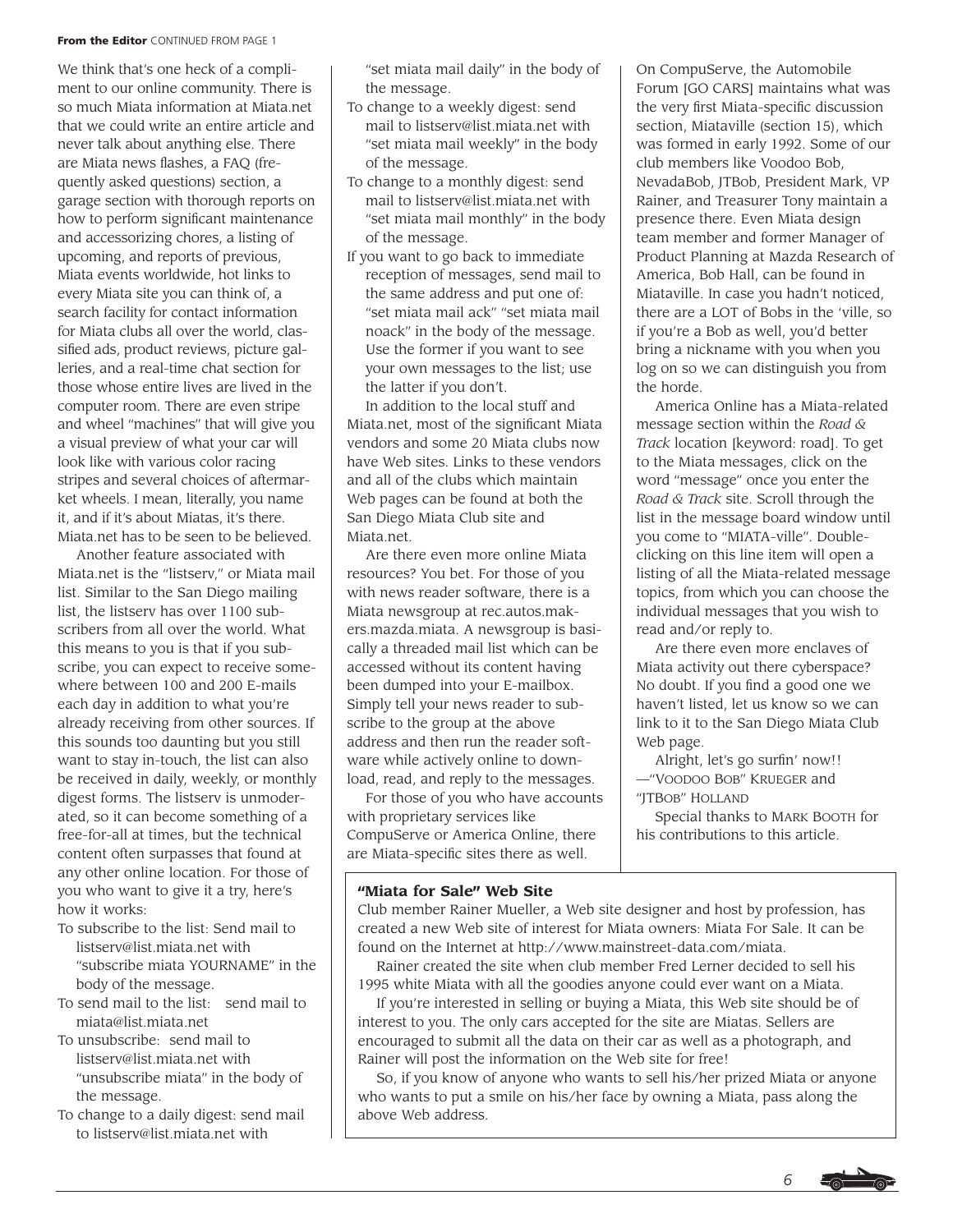If you have yet to choose an Internet service provider (ISP), here's a list of some of the local and national providers of this type of service to the San Diego area:

#### **Local Providers:** DeltaNet (Southern California) 800-355-8263 714-490-2000 Modem Access: \$19.95 per month for unlimited access \$24.95 Startup fee ISDN Access: Available Software: Netscape Navigator Web Browser—Eudora E-mail Web Space: 1 MB (included in monthly fee) First Internet Alliance of San Diego 619-736-3700 Modem Access: \$18.95 per month for unlimited access \$14.95 per month for 25 hours— \$1.50 each additional hour \$8.95 per month for 10 hours— \$1.50 each additional hour \$19.95 Startup fee ISDN Access: Available Software: Microsoft Internet Explorer for Web Browser and E-mail Web Space:  $$19.95$  per month for 2 MB \$29.95 per month for 5 MB \$49.95 per month for 10 MB The Grid 760-433-8953 (Rainer Mueller) Modem Access: \$24.95 per month for unlimited access and 10 MB Web Space \$19.95 per month for unlimited access and no Web Space \$16.63 per month for unlimited access and no Web Space if you purchase 6 months in advance ISDN Access: None American Digital Network (ADNC-Southern California) 619-576-4272 Modem Access: \$22.00 per month for 300 hours— \$5.00 each additional 20 hour block \$16.00 per month for 40 hours— \$5.00 each additional 20 hour block \$10.00 per month for 10 hours— \$5.00 each additional 20 hour block \$20.00 Startup fee ISDN Access: \$75.00 per month for 100 hours at 128KB speed \$45.00 per month for 60 hours at 128KB speed \$30.00 Startup fee Software: Netscape Navigator Web Browser—Eudora E-mail Web Space: 1 MB-5 MB FTP \$5.00 Setup fee aNet Communications (Los Angeles and San Diego) 800-395-0692 310-659-0122 Modem Access: \$16.00 per month for unlimited access \$3.50 per month for 5 hours— \$1.00 each additional hour \$25.00 Startup fee ISDN Access: Available in LA Area codes 310, 213, 818 and 714 Software: Mosaic Web Browser —Eudora E-mail Web Space: 2 MB (included in monthly fees) **National Providers:** AT&T WorldNet 800-967-5363 Modem Access: Free 5 hours per month for AT&T customers — \$2.50 each additional hour \$19.95 per month for unlimited access (AT&T customer rate) \$24.95 per month for unlimited access (non AT&T customer rate) \$4.95 per month for 3 hours (non AT&T customer rate) \$2.50 each additional hour 1-800 access costs \$4.50 per hour No Startup fee ISDN Access: None Software: Microsoft Internet Explorer Web Browser and E-mail Web Space:  $$1.95$  per month for 2 MB

\$4.95 per month for 5 MB

|                                                     | IBM Internet Connection 800-455-5036                                                  |
|-----------------------------------------------------|---------------------------------------------------------------------------------------|
|                                                     | Modem Access: \$19.95 per month for unlimited access                                  |
|                                                     | \$4.95 per month for 3 hours -                                                        |
|                                                     | \$1.95 each additional hour                                                           |
|                                                     | 1-800 access costs \$6.00 per hour                                                    |
| <b>ISDN Access:</b>                                 | No Startup fee<br>None                                                                |
| Software:                                           | Netscape Navigator Web Browser and E-mail                                             |
| Web Space:                                          | None                                                                                  |
| SpryNet 800-777-9638                                |                                                                                       |
| Modem Access:                                       | \$19.95 per month for unlimited access                                                |
|                                                     | \$9.95 per month for 7 hours-                                                         |
|                                                     | \$1.95 each additional hour                                                           |
|                                                     | \$4.95 per month for 3 hours—                                                         |
|                                                     | \$1.95 each additional hour                                                           |
|                                                     | No Startup fees                                                                       |
| ISDN Access:<br>Software:                           | Available<br>Mosaic in a Box Web Browser - Internet in a Box                          |
|                                                     | Web Browser -SpryNet E-mail                                                           |
| Web Space:                                          | 5 MB (included in monthly fees)                                                       |
|                                                     | GTE Internet Solutions 800-363-8483                                                   |
| Modem Access:                                       | \$19.95 per month for unlimited access                                                |
|                                                     | 1-800 access costs \$4.50 per hour                                                    |
|                                                     | No Startup fees                                                                       |
| <b>ISDN Access:</b>                                 | \$64.95 per month for unlimited access at 128KB speed                                 |
|                                                     | \$39.95 per month for unlimited access at 64KB speed                                  |
|                                                     | \$40.00 Startup fee                                                                   |
| Software:<br>Web Space:                             | Netscape Navigator Web Browser and E-mail<br>None                                     |
|                                                     |                                                                                       |
| Modem Access:                                       | Earthlink Network 800-395-8425 818-296-2400<br>\$19.95 per month for unlimited access |
|                                                     | \$25.00 Startup fee                                                                   |
| ISDN Access:                                        | Available                                                                             |
| Software:                                           | Netscape Navigator Web Browser-Eudora E-mail-                                         |
|                                                     | Telnet and FTP                                                                        |
| Web Space:                                          | 2 MB (included in monthly fee)                                                        |
| Prodigy 914-448-8000                                |                                                                                       |
| Modem Access:                                       | \$19.95 per month for unlimited access                                                |
|                                                     | \$9.95 per month for 10 hours-<br>\$1.00 each additional hour                         |
|                                                     | No Startup fee                                                                        |
| <b>ISDN Access:</b>                                 | None                                                                                  |
| Software:                                           | Netscape Navigator Web Browser and E-mail                                             |
| Web Space:                                          | 1 MB (included in monthly fees)-                                                      |
|                                                     | \$1.00 each addition MB up to 15 MB                                                   |
| Compuserve 800-848-8199                             |                                                                                       |
|                                                     |                                                                                       |
|                                                     | Modem Access: \$24.95 per month for 20 hours—                                         |
|                                                     | \$1.95 each additional hour                                                           |
|                                                     | \$9.95 per month for 5 hours-                                                         |
|                                                     | \$2.95 each additional hour                                                           |
|                                                     | No Startup fee                                                                        |
| <b>ISDN Access:</b>                                 | Available                                                                             |
| Software:<br>Web Space:                             | Spry Mosaic Web Browser<br>Unlimited                                                  |
|                                                     |                                                                                       |
| America Online 800-827-6364                         | Modem Access: \$19.95 per month for 20 hours-                                         |
|                                                     | \$2.95 each additional hour                                                           |
|                                                     | \$9.95 per month for 5 hours—                                                         |
|                                                     | \$2.95 each additional hour                                                           |
|                                                     | No Startup fee                                                                        |
| ISDN Access:                                        | None                                                                                  |
| Software:                                           | AOL Web Browser                                                                       |
| Web Space:                                          | 2 MB (included in monthly fees)                                                       |
| Pacific Bell Internet 800-708-4638<br>Modem Access: |                                                                                       |
|                                                     | \$14.95 per month for 20 hours-<br>\$0.50 each additional hour with a cap at \$19.95  |
|                                                     | \$9.95 per month for 10 hours-                                                        |
|                                                     | \$1.00 each additional hour with no cap                                               |
| <b>ISDN Access:</b><br>Software:                    | None<br>Netscape Navigator Web Browser and E-mail                                     |

Web Space: None

*7*  $5 - 7$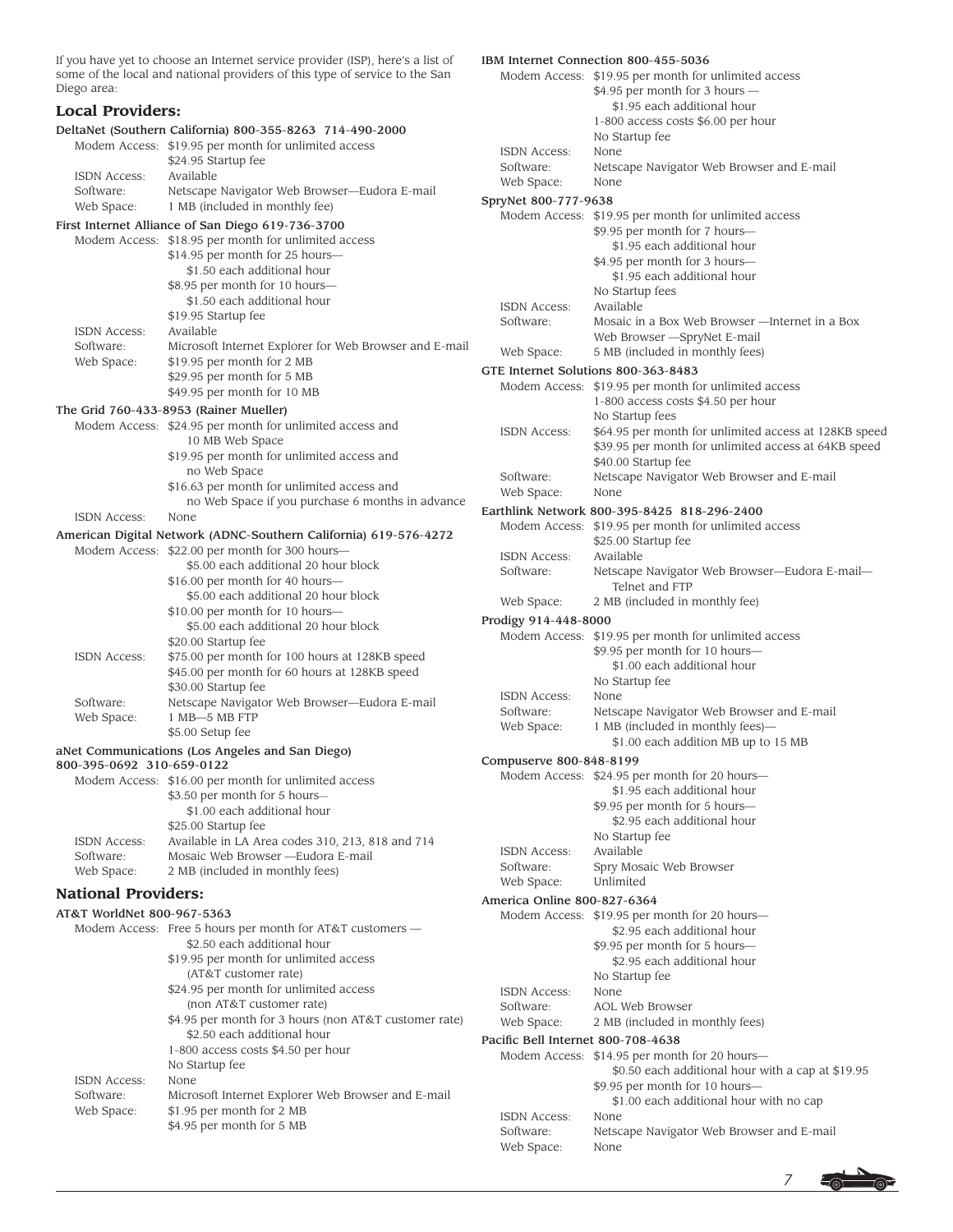

August 15–17, 1997 August 15–17, 1997<br>he first group of SDMC members to head north began our<br>trek at 7a.m. Wednesday at the<br>Poway Pancake House. Carbbers to head north began our trek at 7a.m. Wednesday at the Poway Pancake House. Carbloading for the journey were MARK and CATHY BOOTH, ANTHONY "NEVADABOB" WILDE (first-timers), VOODOOBOB and VICKY KRUEGER, ROBERT "JT" HOLLAND, WOODY WOODHOUSE, DICK "7BOB" CARLSON (from Age & Treachery Racing) and STEF and TOM GOULD. Vicky piloted the Mazda Motors sportute support vehicle, running sweep for the eight Miatas. We were freewaybourne by 8:30, led by Stef up 78 to Five for the initial leg to Tustin, where we picked up KATHY and LYNN MCCLELLAND, followed by a move to the 405 for the slog through LA.

Next stop was on 101 in Agoura Hills for lunch, where the generally sunny day got *hot.* Stef took us out again up 101 to Goleta where MIKE CHAPUT and MOSS MOTORS hosted a tour of their

marvelous facility. What I would have given for this kind of support years ago for my crumbling MGs! Miatas can look forward to the years of true classic status knowing that true enthusiasts are keeping the faith (and bins of spare parts). Then up onto Highway One at San Luis Obispo to reach Cambria in time to clean up drivers and cars and have dinner. The next morning Kathy and Lynn stayed to do Hearst Castle *Vintage racer*

while Woody and Dick blasted off to wring out Highway One. The rest of us left soon after, led by JT. The road was nicely unclogged, with lots of people turning out to let us go by on the fogshrouded road. Construction delays were sprinkled along the route, but a good time was had.

Carmel for lunch, then check-in (clean the cars) in Seaside. SDMC members-in-exile TAK YAMAMOTO and KAREN KODAMA put on a great spread in their Pacific Grove apartment that evening (the view over Monterey Bay drew wistful looks from even we happy San Diegans.) Friday was a day for cruising the









paddock with the sparse early crowd (only about ten Miatas in the corral parking). Even so, we had to come back the next day to finish checking out every kind and vintage of exotic highperformance machinery, often opened up for viewing intimate interior bits. Anthony (NevadaBob) ran out of film by the time we climbed to the top of the hill to watch the practice racing through the Corkscrew turn.



*8*